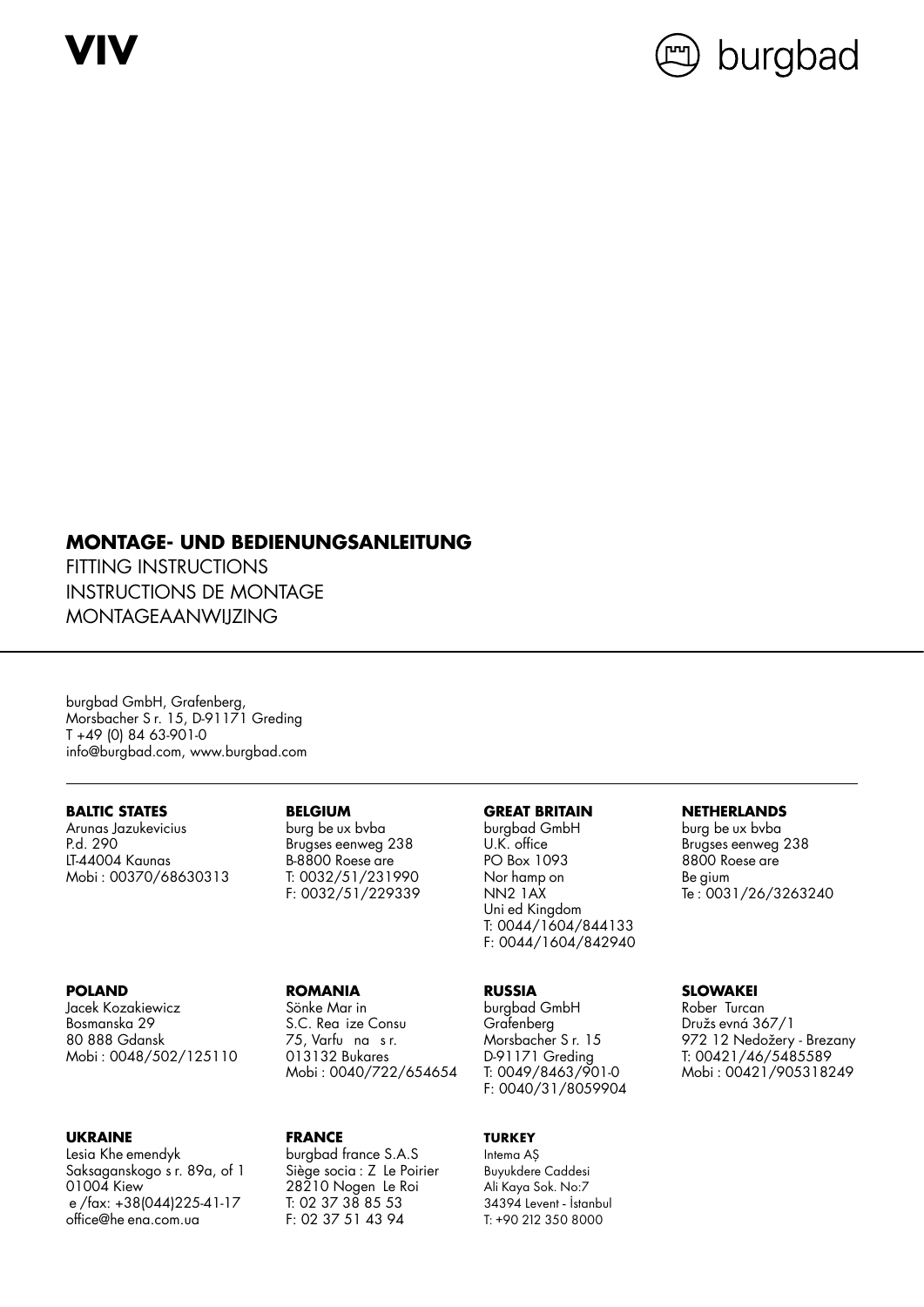## **VIV HOCKER I AUFBEWAHRUNGSBOX**

STOOL BOX // TABOURET BOÎTE DE RANGEMENT // KRUK BOX // SGABELLO I SCATOLA PORTAOGGETTI